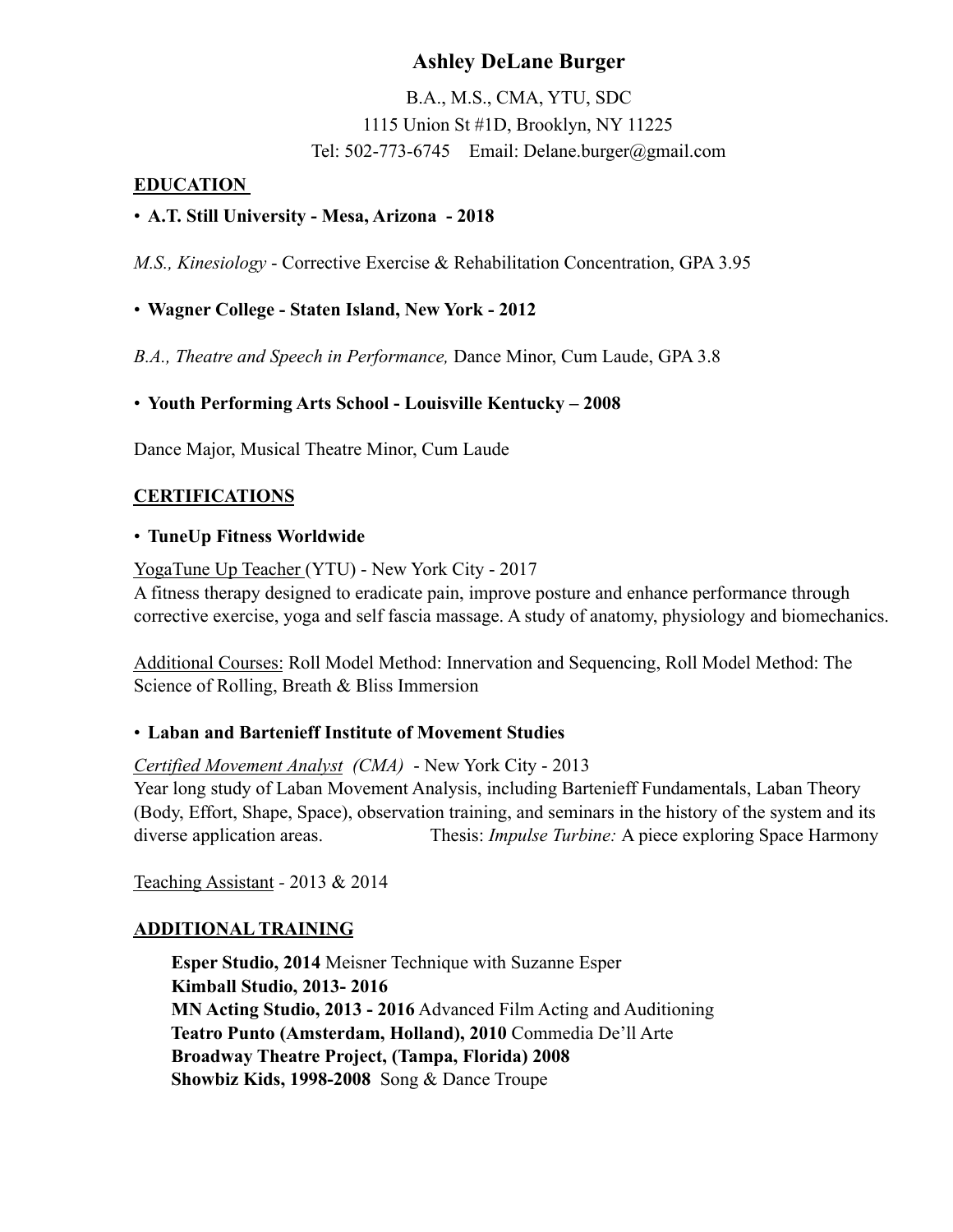# **ACADEMIC WORK**

# • **Adjunct Professor 2014 - 2018**

 **Wagner College –** Department of Theatre and Speech - Staten Island, NY

# **Curriculum Taught:**

Movement: Movement for the Actor I (6 Semesters), Movement for the Actor II, Stretch & Fitness (2)

Theatre: Introduction to Acting (3), Acting I - Movement Module, Public Speaking

Dance: Musical Theatre Styles (3), Musical Theatre Dance, Ballet I (3), Ballet II (3), Jazz III, Jazz IV,

Experiential Anatomy and Kinesiology (2)

# **Responsibilities:**

- Designed syllabi for courses taught aligning with college and department standards
- Planned and facilitated lessons in a 90-minute format meeting twice weekly
- Assessed students progress and growth through individualized assessments, including tests and papers
- Initiated and facilitated group discussions and critical thought, specifically to personal development
- Mentored students on how to better reach their goals
- Developed curriculum to help streamline the department's sequencing of classes

# **Other Professional Service:**

- Main Stage Choreographer & Dance Concert Director
- College Fair Recruitment
- Alumni Committee Member for the 50<sup>th</sup> Year Anniversary
- American College Dance Association
- **Dance Teacher 2004 2009; 2011; 2017**

## **Dancensation Studios** – Louisville, KY

- Taught lessons in Jazz, Tap, Ballet, Lyrical, Acting, Musical Theatre, College Preparation
- Choreographed Group & Solo performances for competitions
- Mentored students to help achieve their long-term goals

## • **Masterclass Teacher 2013 - Current**

Ume Group Theatre - Laban for the Actor

Mark Fisher Fitness - Roll & Recuperate

Dance Studios - Dance Technique & Competition Choreography

The Minty Awards - Dance Audition Workshops & Show Adjudicator

International Theatre & Dance Project in Greece - Laban for the Actor & YogaTune Up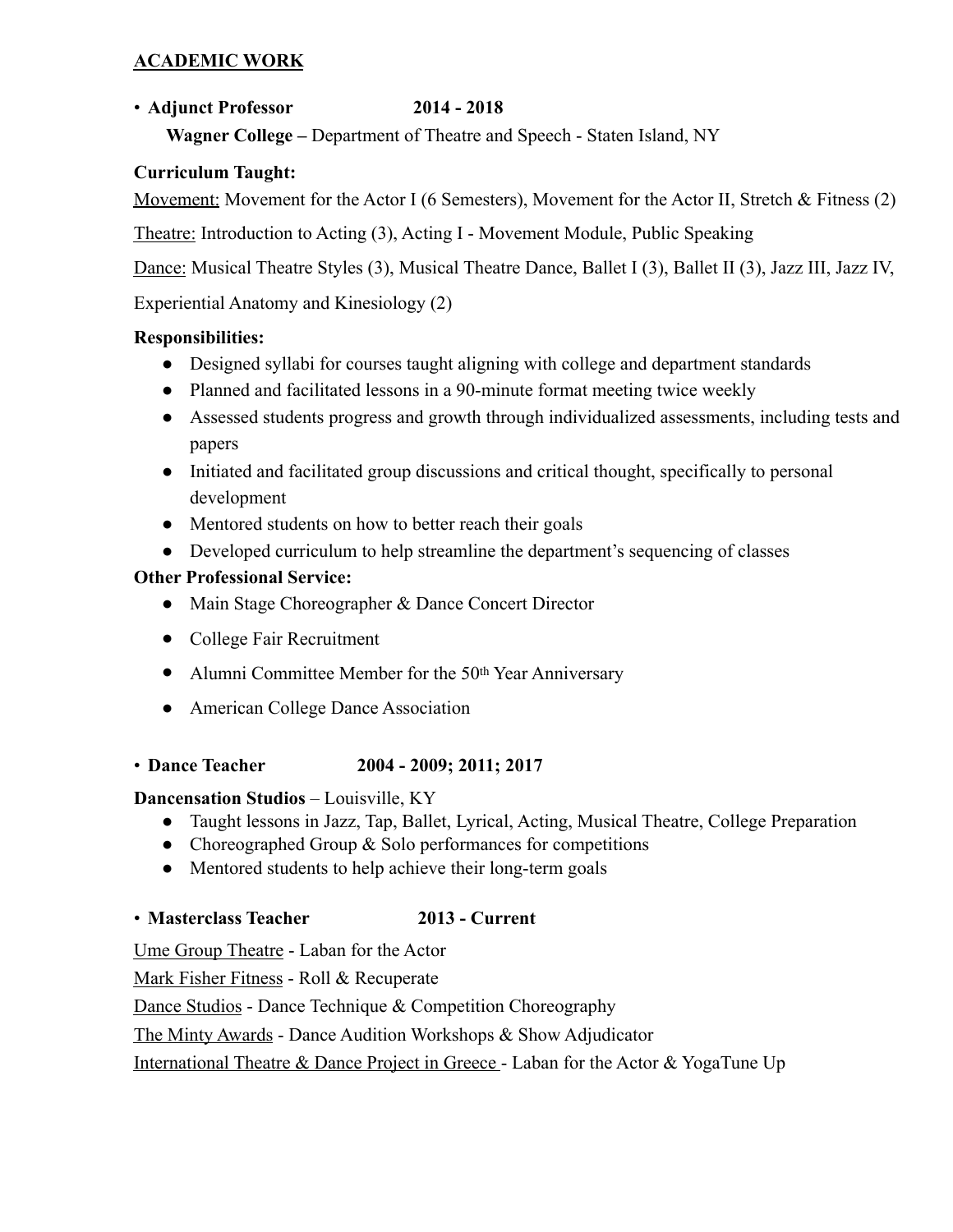#### **PROFESSIONAL WORK**

#### • **Choreographer 2012 - current**

#### **Theatre:**

| Show:                        | Director:                             | Theatre:                       |
|------------------------------|---------------------------------------|--------------------------------|
| <i>Working: 2012</i>         | James Barry                           | <b>Berkshire Theatre Group</b> |
| <b>Sunset Boulevard</b>      | $\blacktriangledown$<br>John Saunders | MacHaydn Theatre               |
| <b>RENT</b>                  | Tony Award Winner Michele Pawk        | Wagner College                 |
| Bloody Bloody Andrew Jackson | Original Cast Member James Barry      | Wagner College                 |
| Merrily We Roll Along        | Tony Award Winner Michele Pawk        | Wagner College                 |
| Working: 2012                | James Barry                           | Wagner College                 |
| <b>CATS</b>                  | Movement Coach for Rusty Curcio       | Wagner College                 |
| South Pacific                | Neal Kowalsky                         | MacHaydn Theatre               |
| Hansel & Gretel              | Neal Kowalsky                         | MacHaydn Theatre               |
| Christmas Carol              | Cash Tilton                           | Sundog Theatre Co              |
| Call of the Siren            | Trisha Arnold                         | NY Fringe Festival             |
| Christmas Carol              | Jonathan Fluck                        | Sundog Theatre Co              |
| <b>Grey Street</b>           | Joe Battista                          | The 13th Street Theatre        |
| Spring Awakening             | <b>Brendan Stackhouse</b>             | Once Upon A Time Players       |
| King John                    | Jerrod Bogard                         | Hudson Warehouse               |
| Lysistrata                   | Helen Huff                            | Wagner College                 |
|                              |                                       |                                |

#### **Dance Concerts:**

Dance Concert 2013 - Wagner College Dance Concert 2015 - Wagner College *Down in a Hole* - Hemlock Theatre Co *Impulse*: A Night of Original Choreography - Self Produced

#### **Theme Parks:**

Six Flags Great Adventure - Corvyx: LIVE Dorney Park - Assistant to Michael Blackmon

#### **Music Videos:**

*God Is A Woman* by Youtube star Corvyx *Lady Gaga Medley* by Youtube star Corvyx